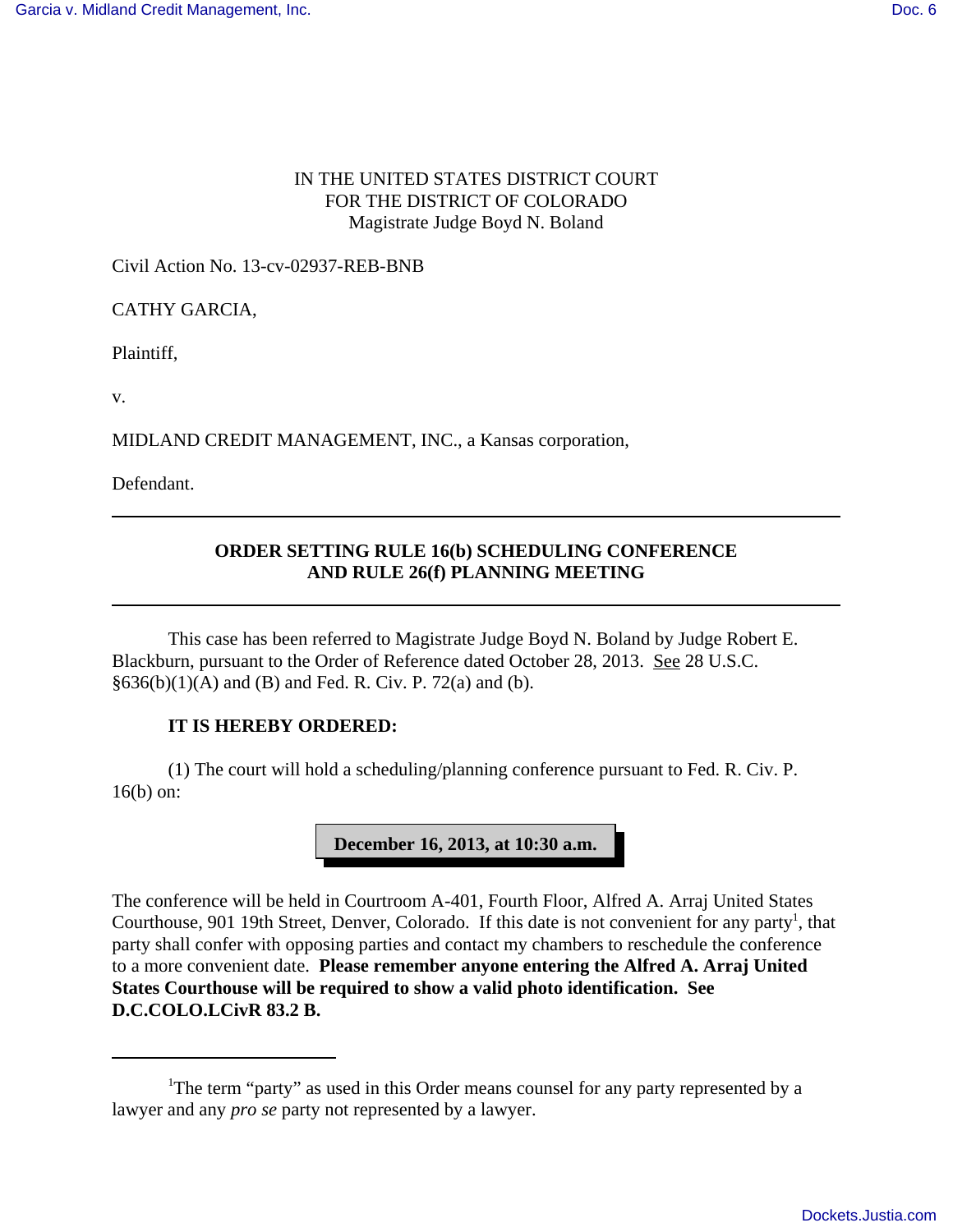A copy of the instructions for the preparation of a scheduling order and a form of scheduling order can be downloaded from the court's website at www.cod.uscourts.gov. (Click on "Forms" in the blue box at the left side of the screen and scroll down under the **Civil** section to the bold heading "Standardized Order Forms"). Parties shall prepare the proposed scheduling order in accordance with the court's form.

The parties shall submit their proposed scheduling order, pursuant to District of Colorado Electronic Case Filing ("ECF") Procedures V.5.1, including a copy of the proposed scheduling order in a WordPerfect or Word format sent via e-mailed to Boland\_Chambers@cod.uscourts.gov, all as required by ECF Procedure V.5.1. 5.12(A)(2) and  $5.12(B)(1)$  and  $(2)$ , on or before:

**December 9, 2013**

Attorneys and/or parties not participating in ECF shall submit their proposed scheduling order on paper to the Clerk's Office. However, if any party in the case is participating in ECF, it is the responsibility of that party to submit the proposed scheduling order pursuant to the District of Colorado ECF Procedures.

The plaintiff shall notify all parties who have not yet entered an appearance of the date and time of the scheduling/planning conference and provide a copy of this Order to those parties.

(2) In preparation for the scheduling/planning conference, the parties are directed to confer in accordance with Fed. R. Civ. P. 26(f) on or before:

**November 25, 2013**

The court encourages the parties to meet face to face, but if that is not possible, the parties may meet by telephone conference. All parties are jointly responsible for arranging and attending the Rule 26(f) meeting.

During the Rule 26(f) meeting, the parties shall discuss the nature and basis of their claims and defenses and the possibilities for a prompt settlement or resolution of the case; make or arrange for the disclosures required by Rule 26(a)(1); and develop their proposed scheduling/discovery plan. The parties should also discuss the possibility of informal discovery, such as conducting joint interviews with potential witnesses, joint meetings with clients, depositions via telephone, or exchanging documents outside of formal discovery.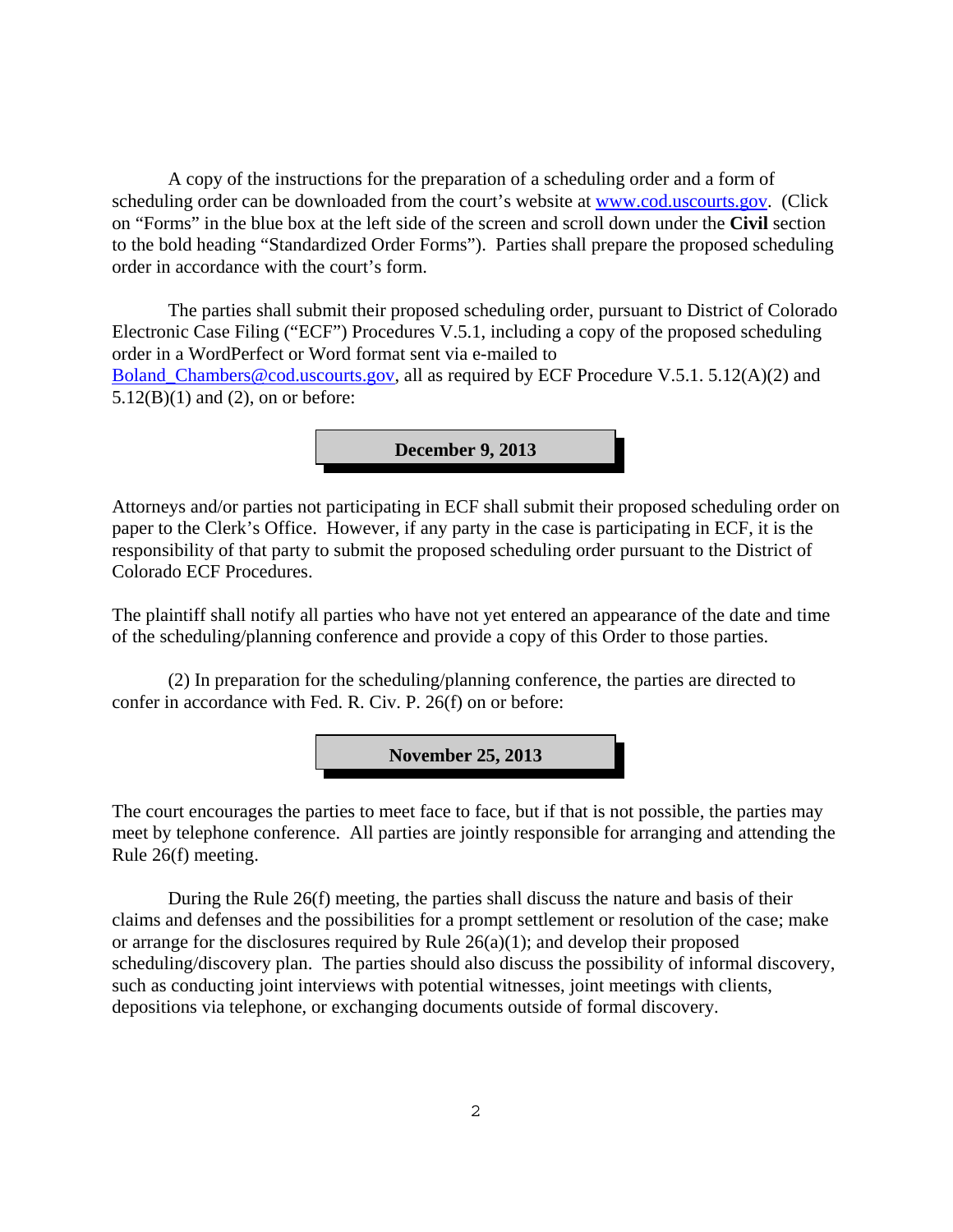In those cases in which (i) the parties' substantive allegations involve extensive computer-generated records; (ii) a substantial amount of disclosure or discovery will involve information or records in electronic form (i.e., e-mail, word processing, databases); (iii) expert witnesses will develop testimony based in large part on computer data and/or modeling; or (iv) any party plans to present a substantial amount of evidence in digital form at trial, the parties shall confer regarding steps they can take to preserve computer records and data, facilitate computer-based discovery, resolve privilege issues, limit discovery costs and delay, and avoid discovery disputes relating to electronic discovery. The parties shall be prepared to discuss these issues, as appropriate, in the proposed scheduling order and at the scheduling/planning conference.

These are the minimum requirements for the Rule 26(f) meeting. The parties are encouraged to have a comprehensive discussion and are required to approach the meeting cooperatively and in good faith. The parties are reminded that the purpose of the Rule 26(f) meeting is to expedite the disposition of the action, discourage wasteful pretrial activities, and improve the quality of any eventual trial through more thorough preparation. The discussion of claims and defenses shall be a substantive, meaningful discussion.

The parties are reminded that pursuant to Fed. R. Civ. P. 26(d) no discovery shall be sought prior to the Rule 26(f) meeting.

(3) The parties shall comply with the mandatory disclosure requirements of Fed. R. Civ. P.  $26(a)(1)$  on or before:

**December 9, 2013**

Counsel and parties are reminded that the mandatory disclosure requirements encompass computer-based evidence which may be used to support claims or defenses. Mandatory disclosures must be supplemented by the parties consistent with the requirements of Fed. R. Civ. P. 26(e). Mandatory disclosures and supplementation are not to be filed with the Clerk of the Court.

(4) All parties are expected to be familiar with the Local Rules of Practice for the District of Colorado. Copies are available from the Clerk of the Court, United States District Court for the District of Colorado, or through the District Court's web site: www.cod.uscourts.gov. All out-of-state counsel shall comply with D.C.COLO.LCivR 83.3 prior to the scheduling/planning conference.